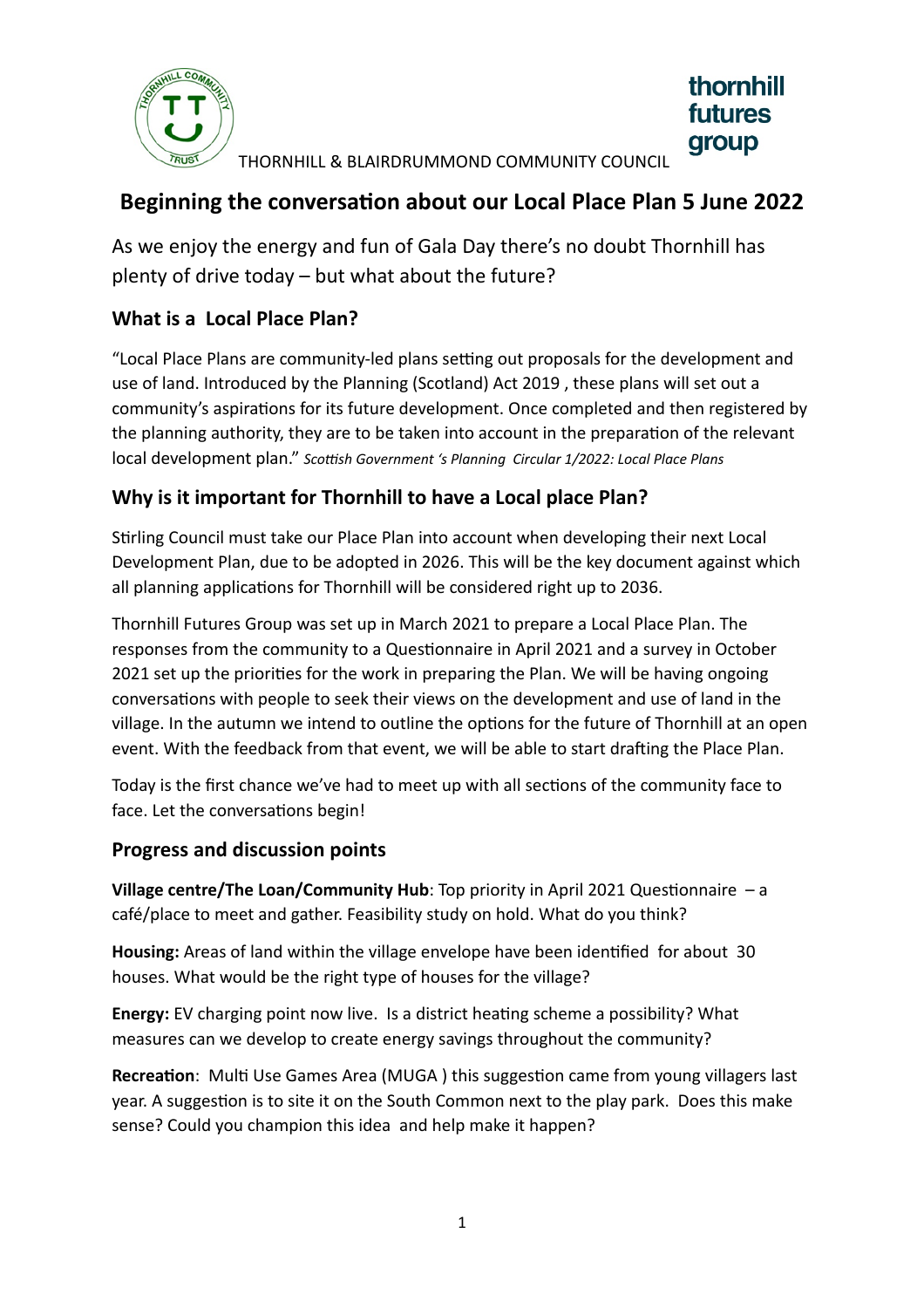**Main street/traffic:** Air quality & traffic monitoring system is now gathering evidence. What would a realistic traffic calming solution look like?

**Paths/transport:** Core Paths are being maintained. What should be the priority in creating connecting paths to other villages?

**Assets/Open spaces:** Making the most of North and South Common? Should they remain as open spaces? What would improve these and other assets?

**Business:** Do we need a business hub? Working from home support – what would that look like?

**Second street/bypass:** Is there a need for a new road to reduce the impact of traffic and allow for major future land use?

#### **What happens next?**

We recognise that we are only a few voices, and many might think we have our own personal bees in our bonnets unless we can get additional people who have a concern for the village to take part.

If an idea is to be put into practice it needs not just a line in a plan, but people to be prepared to take action once it is agreed.

Official guidance about drawing up Place Plans says:

"A Local Place Plan can be a short, clear and visual document which sets out the Community Body's proposals and priorities."

If you would be prepared to join the team to take any aspect of the plan forward, please get in touch as soon as possible Your advice and help could make a difference to generations of people who live in Thornhill in future years.

#### **National perspective**

*Scottish Government : A National Spatial Strategy For Scotland 2045 (Draft 2021)*

*'The purpose of planning is to manage the development and use of land in the long-term public interest. The decisions we make today will have implications for future generations. Scotland in 2045 will be different. We must embrace and deliver radical change so we can tackle and adapt to climate change, restore biodiversity loss, improve health and wellbeing, build a wellbeing economy and create great places.'* 

# **What plans do we want or need to ensure**

# **Thornhill is (still) a great place in 2045?**

#### **What's missing in the plan so far?**

Please contact us with your ideas on:

thornhillfutures@thornhillstirling.org

Or phone to arrange a follow-up conversation at home, thank you: